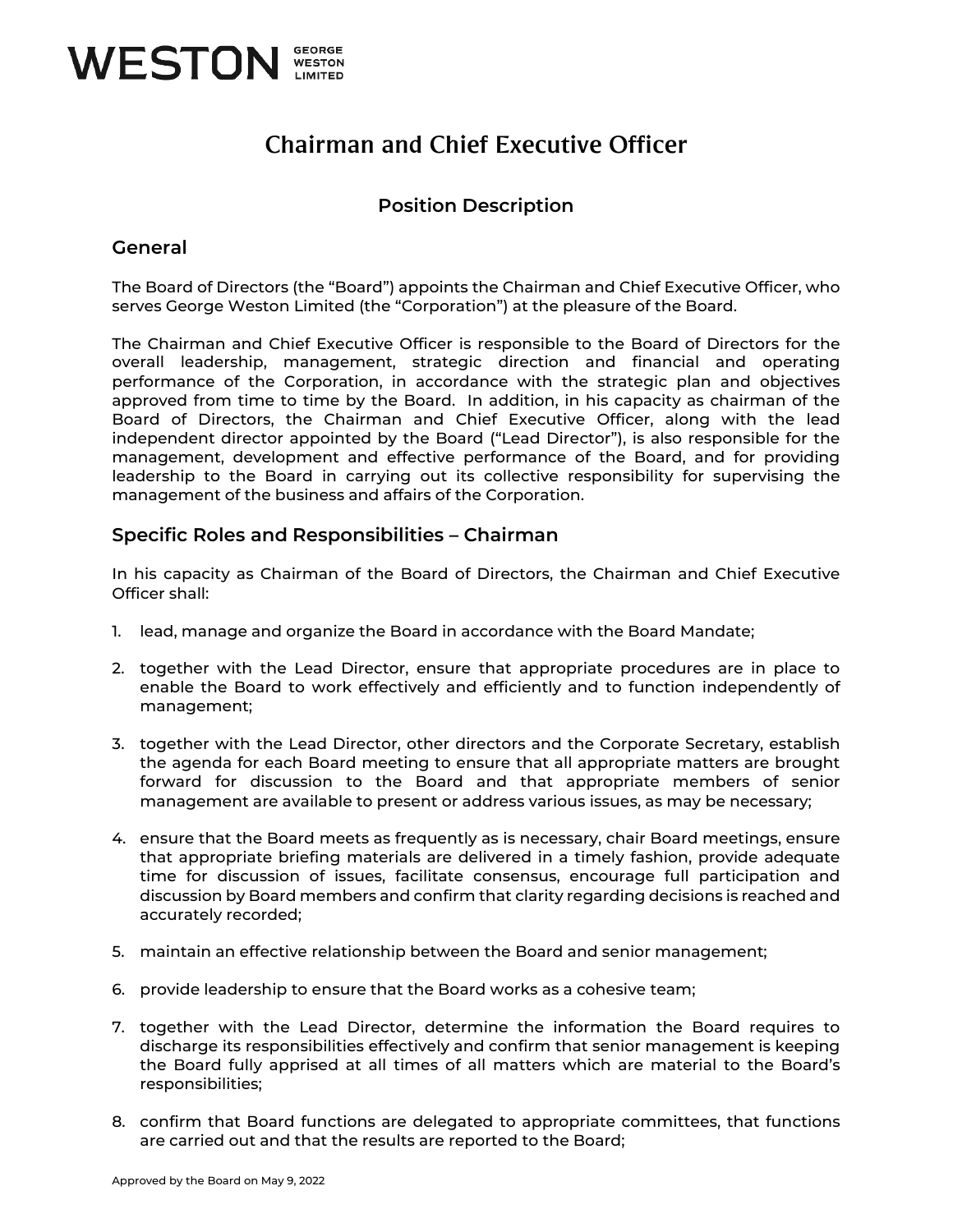- 9. chair meetings of shareholders, be available for questions and participate in quarterly analyst calls and other shareholder or investor meetings or presentations as required;
- 10. in conjunction with the Governance, Human Resource, Nominating and Compensation Committee, approach potential candidates for positions on the Board, once potential candidates are identified, to explore their interest in joining the Board;
- 11. monitor compliance with the corporate governance policies of the Board, including those regarding regularity and conduct of Board and committee meetings, including in camera sessions, managing and reporting information and other policies relating to the Board's business; and
- 12. take all other reasonable steps to ensure that the responsibilities and duties of the Board, as provided for in the Board Mandate, are understood by both the Board and senior management and that the boundaries between Board and management responsibilities are understood and respected.

#### **Specific Roles and Responsibilities – Chief Executive Officer**

In his executive capacity, the Chairman and Chief Executive Officer shall have the following roles and responsibilities:

- 1. Leadership and Culture. The Chairman and Chief Executive Officer shall provide leadership on strategic direction, values, disciplined capital allocation, delivering solid results and creating long-term sustainable value for shareholders. The Chairman and Chief Executive Officer shall promote a culture that enhances the effectiveness of the Corporation and supports the Corporation's strategic and operational objectives. The Chairman and Chief Executive Officer shall also articulate and promote a corporate culture that recognizes superior performance, integrity and corporate values as well as diversity and inclusion.
- 2. Strategic Planning. The Chairman and Chief Executive Officer shall ensure that strategic plans for the Corporation and each of its principal operating subsidiaries are in place and presented to the Board annually. The plans shall include multi-year reviews of operations and human resources, together with financial plans setting out performance targets.
- 3. Execution of Business Plan and Budgets. The Chairman and Chief Executive Officer shall ensure that the Presidents of the Corporation and of each of its principal operating subsidiaries develop an annual business plan and related budget. The Chairman and Chief Executive Officer shall be responsible for oversight of the execution of the business plans.
- 4. Risk Management. The Chairman and Chief Executive Officer shall supervise the President in overseeing the Corporation's enterprise risk management framework, as approved by the Board, including the identification of principal risks facing the Corporation and its businesses and the plans to manage those risks. The Chairman and Chief Executive Officer shall promote a strong risk environment and foster a risk management culture throughout the organization.
- 5. Performance and Compensation. The Chairman and Chief Executive Officer shall supervise, evaluate the performance of, and recommend to the Governance, Human Resource, Nominating and Compensation Committee the compensation of the President, and together with the President, supervise, evaluate the performance of, and recommend the compensation of other senior management. The Chairman and Chief Executive Officer shall be responsible for the creation of compensation practices that reward performance.